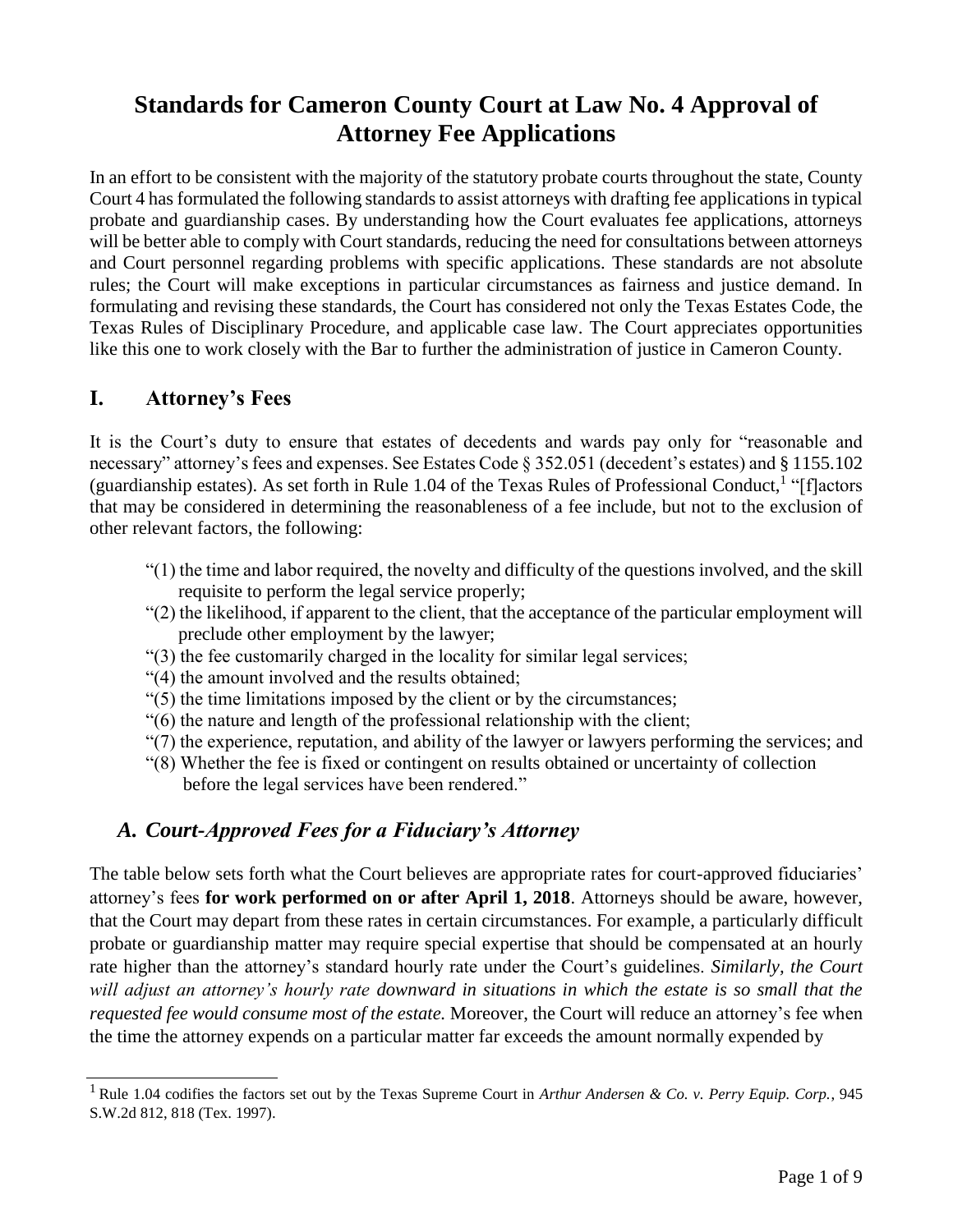attorneys on similar matters or, in those rare instances, when it comes to the Court's attention that a lawyer is not performing up to the standards of those licensed for an equivalent length of time. Be advised that it is a particular lawyer's **experience in probate and guardianship law** that determines his or her hourly rate, not the number of years the lawyer has been licensed.

To assist the Court in determining a particular lawyer's hourly rate, each attorney who is new to the practice of probate or guardianship law before the Court should submit his or her resume with that lawyer's first fee application. Similarly, an attorney who believes that his or her experience before the Court qualifies for a rate increase should submit a letter to the Court detailing the reasons that such an increase is appropriate.

| <b>Years Practicing Probate</b><br>and Guardianship Law | <b>Court-Approved Rate</b> |
|---------------------------------------------------------|----------------------------|
| $0 - 2$ years                                           | up to \$185/hour           |
| $3 - 5$ years                                           | $$185 - 225/hour$          |
| $6 - 10$ years                                          | $$225 - 275/hour$          |
| $11 - 20$ years                                         | $$275 - 375/hour$          |
| $20+$ years                                             | $$375 - 400/hour$          |

In determining how lawyers will be paid within the practice categories above, the Court will consider the extent of the lawyer's experience in the area of law involved as well as Board Certification in Probate and Estate Planning. In the 20+ category, the Court will pay the highest rate to those few lawyers whose experience and mastery of probate, estate planning, and guardianship law qualify them as experts in these areas.

### *B. Attorney Ad Litem and Guardian Ad Litem Fees*

Formulating standards for the compensation of reasonable attorney's fees for an attorney ad litem or guardian ad litem is challenging not only because of the variety of factors set forth in Rule 1.04 of the Texas Rules of Professional Conduct, but also because of certain factors over which the Court has limited control.

**In the case of court-appointed counsel for indigent parties**, for example, the Court must heed Cameron County budgetary considerations. Because an estate is unavailable or unable to pay fees, the Court approves fees under a budget approved and overseen by the Commissioners Court. Thus, attorneys who are assigned Court appointments in probate and guardianship cases with an indigent party should not expect to be reimbursed at their regular hourly rates because the Court's annual budget limits the amounts it can pay for such services. Ordinarily, the Court compensates attorneys ad litem involved in County-pay cases a total of \$500 for the first three hours of reasonable and necessary work and then at a rate of \$100 per hour for reasonable and necessary time over three hours. If the pay being requested is over \$500.00, the attorney must include an invoice and affidavit that will be reviewed and approved by the Judge. The hourly rate for guardian ad litems in indigent cases is similar to that paid to attorneys ad litem, although it is common for the total fees to be higher for guardians ad litem, especially when the guardian ad litem initiates the Court proceedings.

**When an ad litem can be compensated from a solvent estate**, the Court's award of reasonable attorney's fees usually begins with the Court determining if the representation provided by – **and reasonably required of** – the ad litem is "typical" or "normal." In a "typical" or "normal" case, the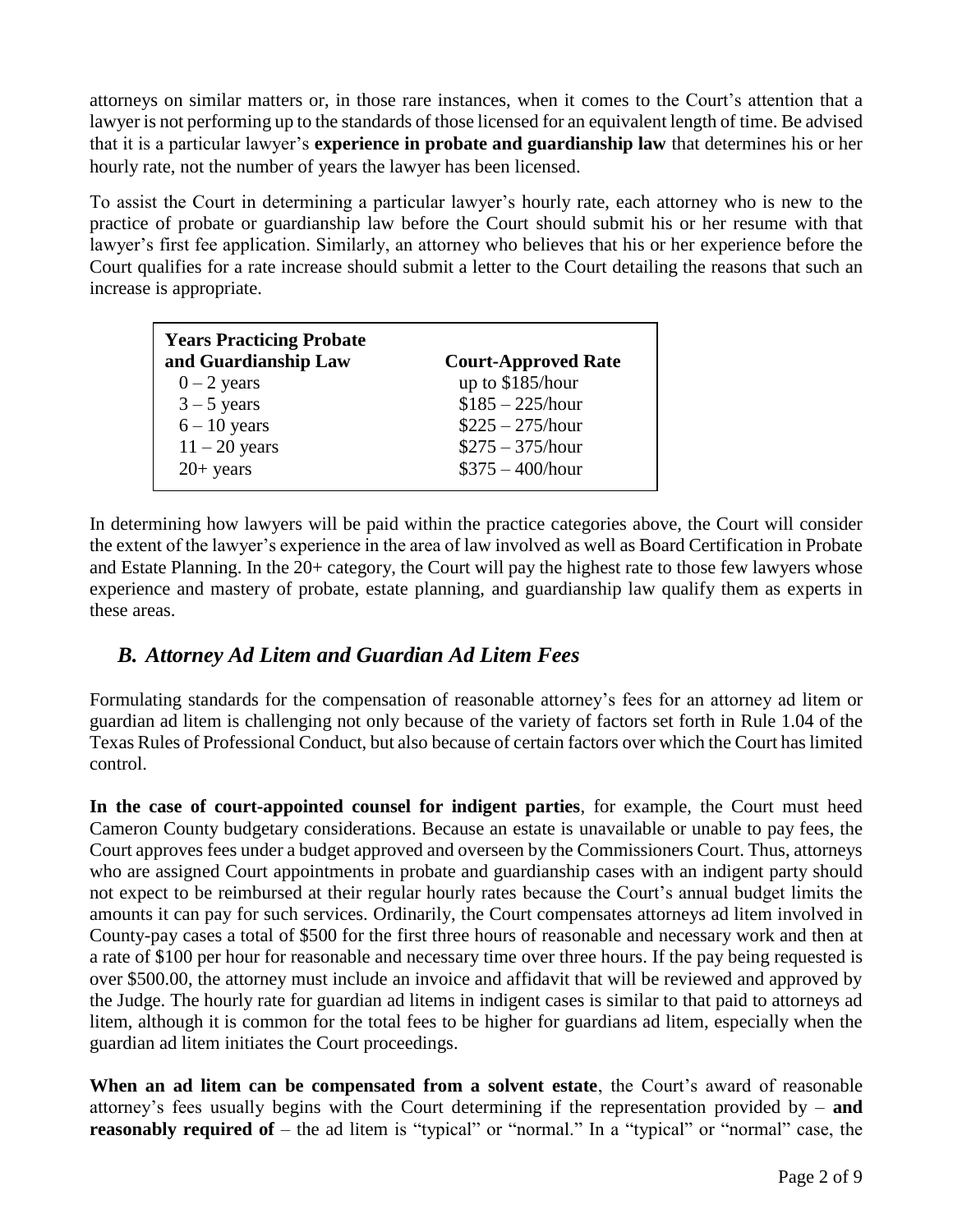Court ordinarily awards **total** fees of \$500 to an attorney ad litem **for appointments made after February 1, 2017.** If the pay being requested is over the \$500, the attorney must include an invoice and affidavit that must be approved by the Judge. In determining whether representation is "typical" or "normal," the Court considers matters such as the type of case, the complexity or potential complexity of the case in terms of the number of parties and issues involved, and any unusual circumstances. These factors determine the extent to which the fee allowed should be more than, equal to, or less than the typical fee. In general, attorney ad litems and guardian ad litems should expect to receive a fee that is less than the fee of the applicant's attorney unless special factors are present. Additionally, it is best practice for the attorney ad litem to communicate their fees to the applicant's attorney so there are not "surprises" at court.

### *C. Fees when an Attorney is also the Fiduciary*

In those rare situations in which the Court appoints an attorney as a fiduciary in a guardianship or administration, the attorney normally must elect either to seek payment calculated on the statutory probate or guardianship commission formula or to obtain reimbursement for attorney's fees. If the guardianship or administration is particularly complex, the Court may approve dual compensation upon request of the attorney, preferably at the time of appointment. Dual compensation would include payment at the appropriate hourly rate for legal work done in the case and a separate commission for work done as a personal representative or as a guardian under § 352.002 or § 1155.001-1155.008 of the Estates Code, respectively. To be entitled to dual compensation, the attorney fiduciary must adhere to the following guidelines:

- 1. There must be full disclosure of the attorney-fiduciary's request for dual compensation at the time of appointment or upon motion and hearing if the request for dual compensation is made later. If the request is after the time of appointment, notice of the motion and hearing shall be given to all interested parties who have made an appearance in the case.
- 2. The attorney-fiduciary must keep meticulous time and expense records, carefully segregating legal and non-legal work.
- 3. Under Texas law, an attorney-fiduciary must seek only fiduciary compensation for guardian/personal representative services and may seek attorney's fees **for legal services only**. Applications for attorney's fees should give a detailed account of the **legal services** the attorney-fiduciary rendered to the probate or guardianship estate. Attorney-fiduciaries will not be paid attorney's fees for **fiduciary services**. For example, they will not be paid an attorney-fee rate for obtaining a bond, gathering estate assets, or making health care decisions for a ward of the Court. Should the attorney believe the statutory compensation formula as applied to a particular estate or guardianship is unreasonably low (see Estates Code §§ 352.003 and 1155.006), then he or she should submit, with the annual or final account, contemporaneous time records of the fiduciary services for which additional hourly compensation is requested above the statutory fee. Note that the hourly fee approved by the Court for attorney fiduciary services (between \$50-75 per hour, depending on the complexity) is significantly less than the Court-approved legal rates for attorneys.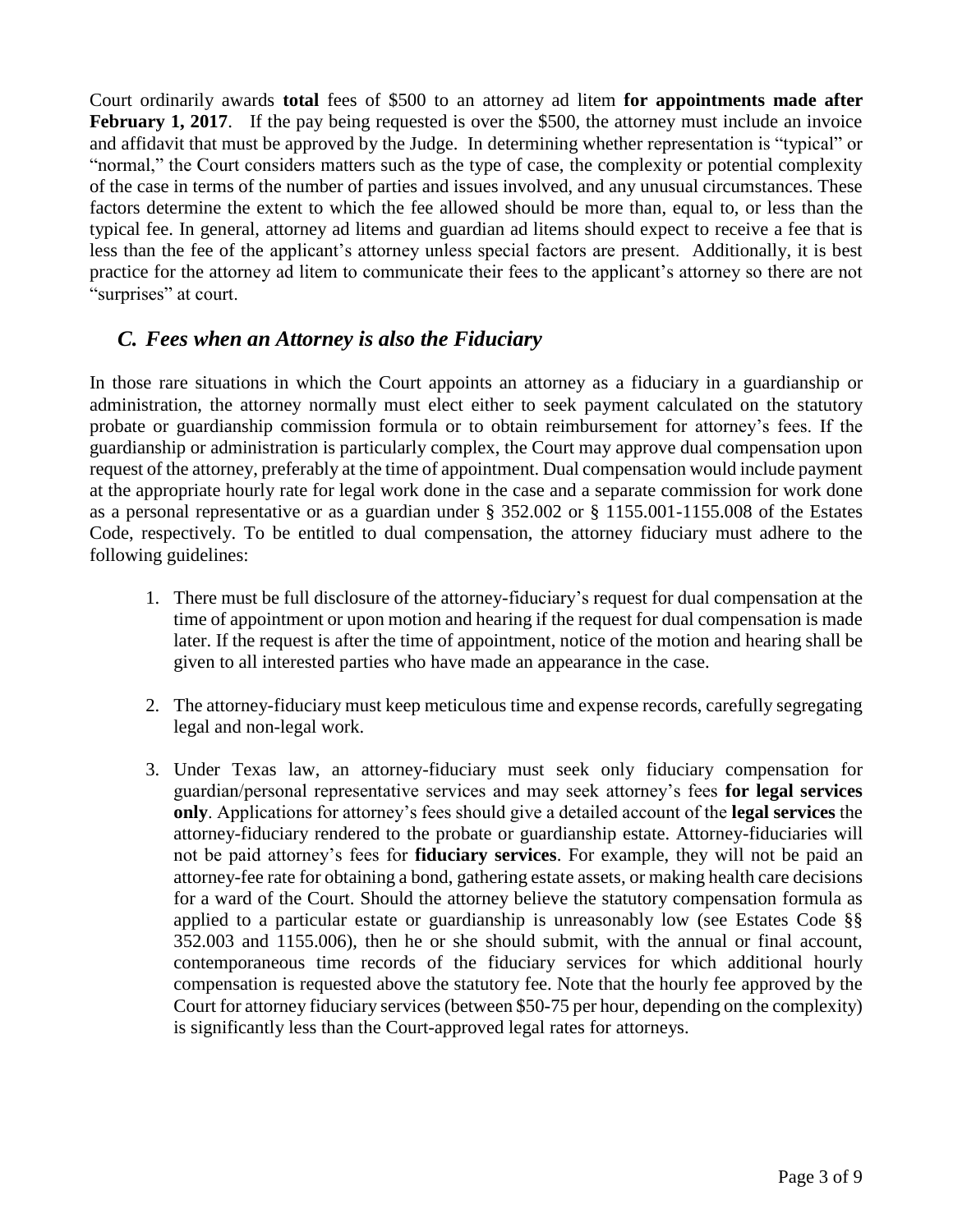### *D. Closing out Guardianships*

In the process of closing a Guardianship the court will consider as part of wrapping up, reasonable and necessary fees and expenses to appoint and qualify an administrator. If the filing attorney determines that an heirship proceeding would suffice in lieu of an administration, then the court will allow reasonable and necessary attorney fees not to exceed \$2,500. Additionally, applicant's attorney may want to consider including the attorney ad litem fees as part of their retainer to ensure the attorney ad litems receive payment. The applicant's attorney should also encourage their client to pay the attorney at or before the hearing for the work performed on a case.

## *E. Fees When Guardianship Case Filed in Bad Faith or Without Just Cause*

Estates Code Sec. 1155.054(d) provides: "If the court finds that a party in a guardianship proceeding acted in bad faith or without just cause in prosecuting or objecting to an application in the proceeding, the court may require the party to reimburse the ward's estate for all or part of the attorney's fees awarded under this section and shall issue judgment against the party and in favor of the estate for the amount of attorney's fees required to be reimbursed to the estate."

The Court suggests that all counsel mention this statute in every initial interview with a potential guardianship applicant or other party. Bad faith henceforth can be penalized, and the time to recognize that is before a bad faith application or objection gets filed.

### **II. Paralegal/Legal Assistant Charges**

The Court recognizes that many attorneys rely on paralegals and legal assistants for gathering information and reviewing and preparing documents. The Court will approve reimbursement for reasonable and necessary "**specifically delegated substantive legal work**" 2 that is done by a paralegal. Because "substantive legal work" does not include clerical or administrative work, **this court will not allow recovery of paralegal time for such non-substantive, secretarial services even if such services are performed by paralegals or legal assistants (or attorneys).** *See, e.g., Gill Sav. Ass'n v. Int'l Supply Co., Inc.*, 759 S.W.2d 697, 705 (Tex. App. Dallas 1988, writ denied). Secretarial services are included in the attorney's overhead, for which an attorney is reimbursed as part of his or her hourly rate.

The Court will reimburse an attorney **for paralegal/legal assistant work** at a rate between \$50 and \$110 depending upon the following factors:

- certification as a paralegal by the NALA, or recognition as a PACE-Registered Paralegal, or successful completion of a legal assistant program, or possession of a post-secondary degree (B.A. degree or higher);
- number of years experience in the probate, estate planning, and guardianship field;
- Texas Board of Legal Specialization certification in Estate Planning and Probate Law; and
- number of continuing legal education courses in probate, guardianship, and estate planning attended in the past three years.

 $2 \text{ In } 2005$ , the State Bar of Texas Board of Directors and the Paralegal Division of the State Bar of Texas defined a paralegal as a person whose work involves "the **performance, under the ultimate direction and supervision of a licensed attorney, of specifically delegated substantive legal work,** which work, for the most part, requires a sufficient knowledge of legal principles and procedures that, absent such a person, an attorney would be required to perform the task." [http://www.texasbar.com/Content/NavigationMenu/ForLawyers/Committees/Paralegal\\_Committee.htm](http://www.texasbar.com/Content/NavigationMenu/ForLawyers/Committees/Paralegal_Committee.htm) (emphasis added).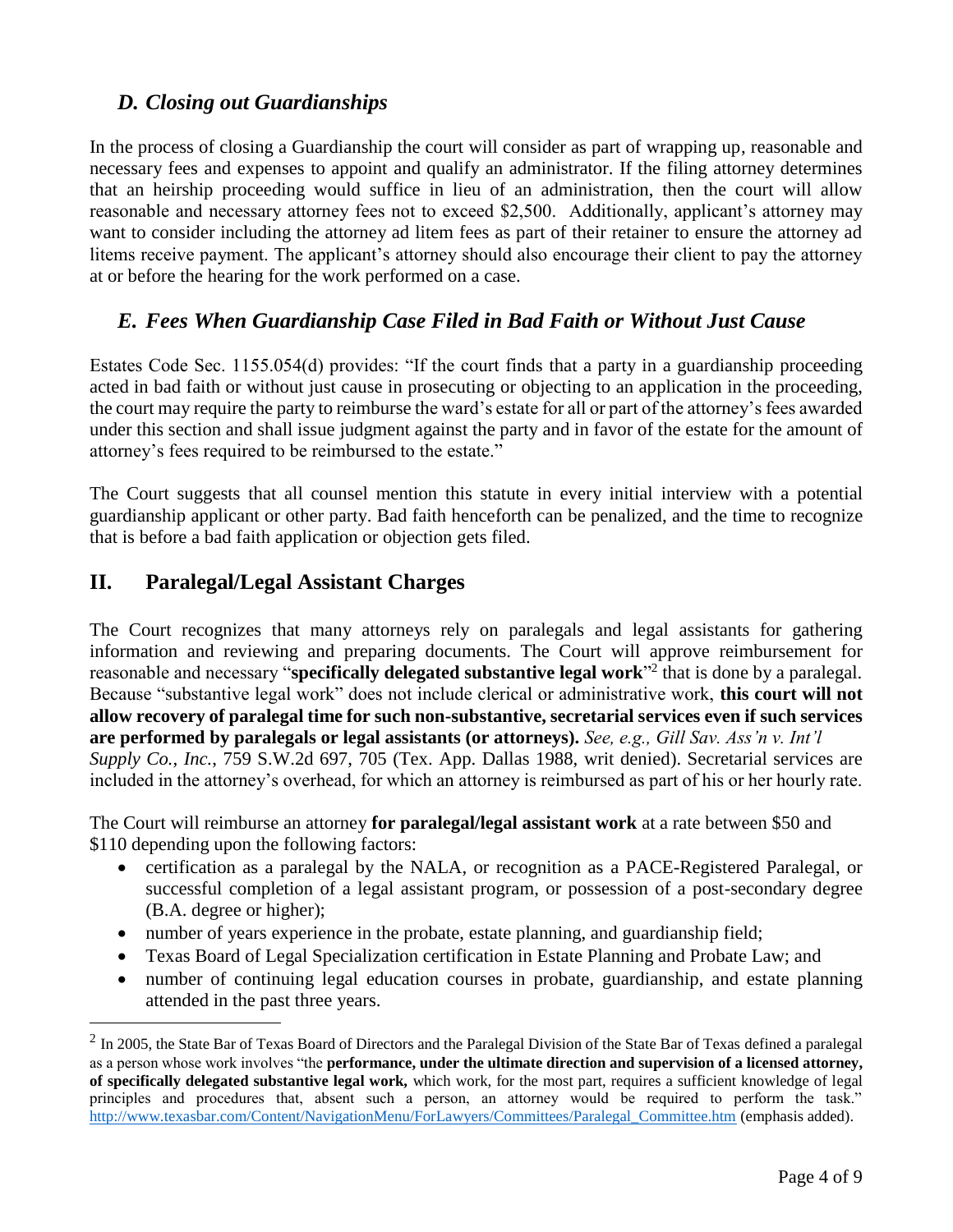A legal assistant certified in Estate Planning and Probate Law by the Texas Board of Legal Specialization is eligible for a \$25 per hour increase above the hourly rate the Court would otherwise approve. In appropriate circumstances, a paralegal/legal assistant with special qualifications, such as a masters degree in accounting or a law-related field, may also be eligible for a \$25 per hour increase. Further, if particular litigation requires special expertise that a paralegal/legal assistant is qualified to perform and has performed in the past, the Court might approve up to a \$25 per hour increase above the court's standard rate, but only if a request in writing is made to the Court **before** work is done.

To better evaluate these factors in determining the appropriate rate for each paralegal/legal assistant, the Court requests that attorneys submit to the Court the resumes of each paralegal/legal assistant for whose work they will seek reimbursement from the Court and a short statement of any relevant qualifications that do not appear on the resume. The Court will maintain these resumes and information sheets. If an attorney believes that the billing rate for a paralegal or legal assistant should increase because of newly acquired credentials, the attorney should submit a letter to the Court detailing the reasons that such an increase is appropriate.

## **III. Billing**

### *A. Minimum Billing Increments*

**We ask attorneys to bill in .1 hour increments.** The Court doesn't permit .25 hours as a minimum billing increment because many tasks (opening and reviewing a bill, sending a short email, etc.) take only a few minutes. It overreaches to always claim 15 minutes for anything you do. The Court can't find that .25 hours is universally reasonable and necessary when the task may have taken considerably less time.

#### *B. No Block Billing*

If the application lists a series of legal services as one entry, the Court may determine how long each service took, or the attorney may be required to file an amended application with this information.

#### *C. Avoid Flat Fees*

Flat fees are not preferred; however, if a flat fee is utilized, there can be no additional charges for work that is included in the flat fee, unless there is court approval.

#### *D. Include Descriptions*

Describe the topic or purpose for each telephone or office conference.

#### *E. Include Legend*

If it is not clear from the invoice for whom the time is being billed, please include a legend to indicate the name of the timekeeper, initials of the timekeeper, whether the timekeeper is an attorney or paralegal, and the years of probate experience of the timekeeper.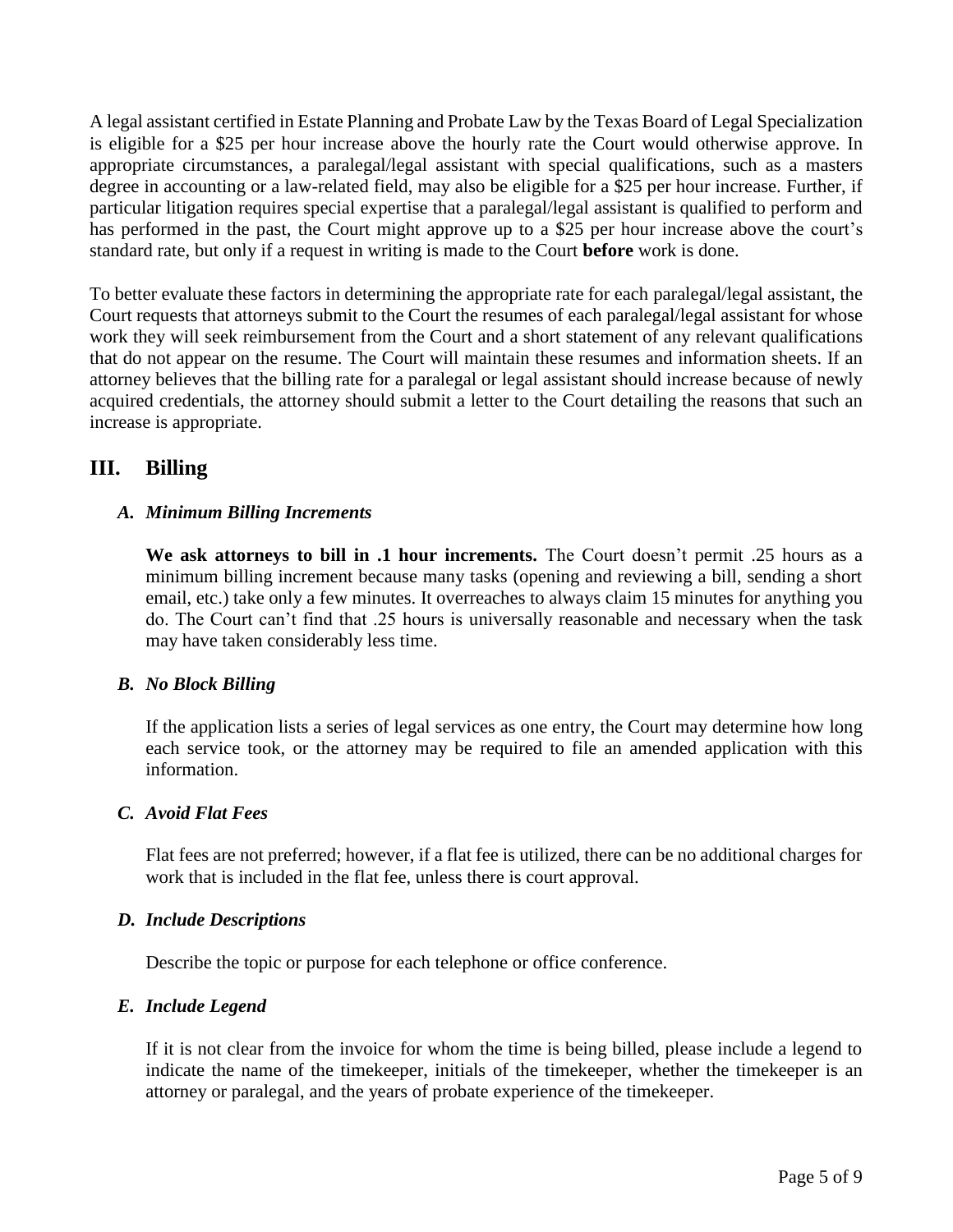#### *F. Timing of Application*

The Court understands that the cash-flow situations at law firms differ, leading some firms to bill more frequently than others. In general, the Court does not want to direct the timing of fee applications other than to suggest its preference that bills be submitted at least once a year. But do note that the Court will not approve fees that are beyond the statute of limitations for collecting those fees.

#### *G. Content of Fee Application*

To ease its review of fee applications, the Court asks attorneys to include the following in all of their fee requests:

- **The title (or subtitle) of both the application and the proposed order should indicate the time period covered by the bill.** For example, "Order Approving Attorney Fees, March 1, 2017 to March 31, 2017."
- Clearly identify all of the following for each billed service:
	- 1. The date the service was rendered.

2. The attorney or the paralegal/legal assistant performing the service. Do not use initials unless the application identifies which initials correspond to which individuals.

- 3. A sufficiently detailed description of the service.
- 4. The time involved.
- 5. The amount billed for that service.
- Somewhere in the application, indicate the hourly rate for each attorney or paralegal/legal assistant whose services are being billed.

#### *H. Proposed Orders*

- **Proposed orders must include blanks where the amounts to be awarded will go.** The Court is going to think about what is reasonable and necessary. As noted above, indicate the time period covered by the bill **in the title (or subtitle)** of the proposed order.
- A separate order must accompany each motion, unless instructed otherwise.

### **IV. Guidelines for Specific Types of Charges**

#### *A. Travel*

In determining how to reimburse attorneys for travel time, the Court follows two general rules. First, travel time from an attorney's office to the courthouse to attend hearings is normally reimbursed at the attorney's approved rate. If, however, the attorney resides or has an office outside the Cameron County area, the attorney's travel time to the courthouse from his home or office will be reimbursed at half of the attorney's approved rate. That attorney will also be entitled to mileage reimbursement at the I.R.S. rate. In the case where the court has appointed an attorney as an attorney ad litem or guardian ad litem, if the attorney or their office is located outside of Cameron County, the attorney will not be reimbursed for mileage traveling to Cameron County without court approval.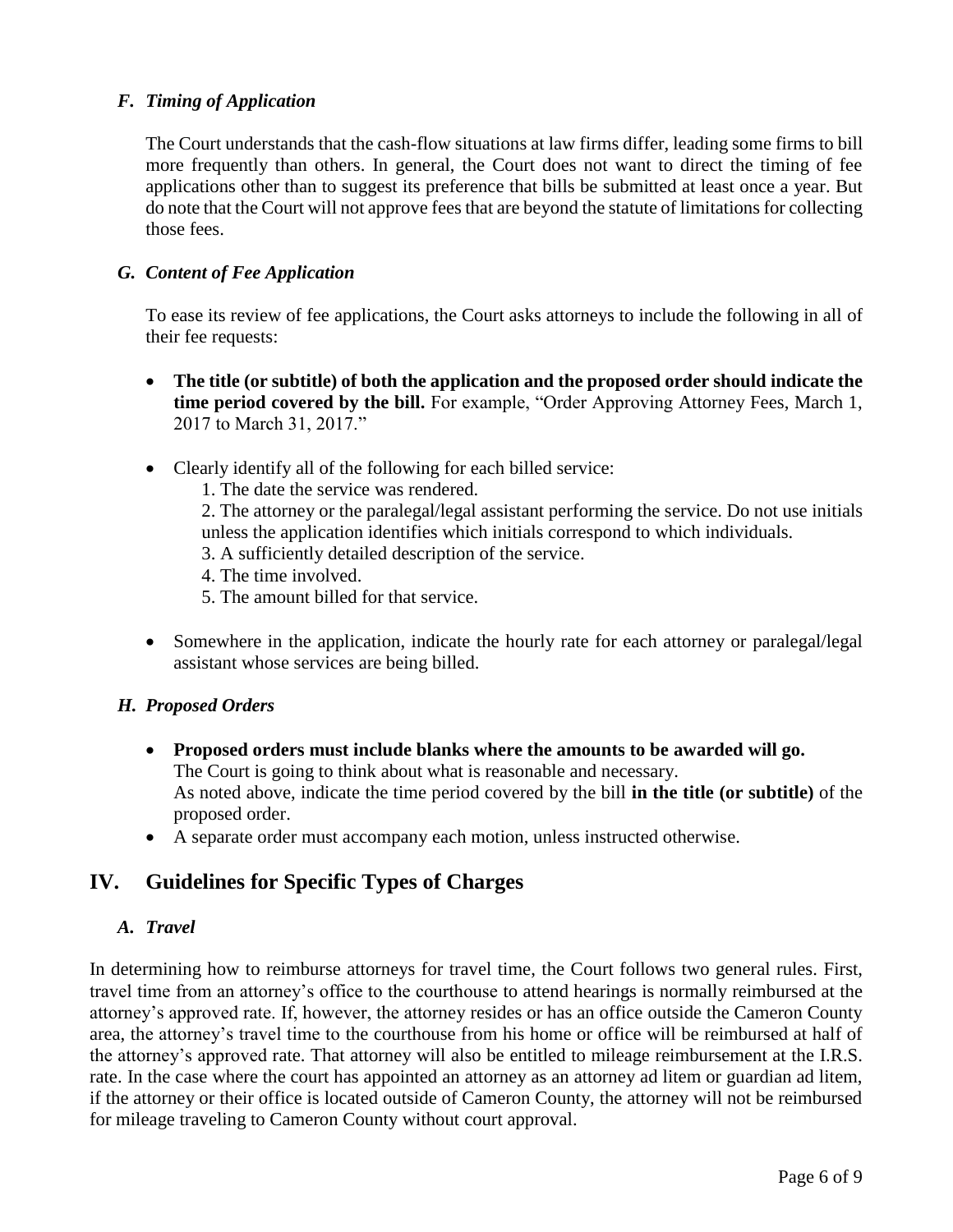Second, the Court expects that most clients will ordinarily visit their attorney's offices for consultations and document execution. Therefore, the Court will reimburse attorney travel time to visit clients only (1) if that client is a ward and the attorney is the Court-appointed guardian, guardian ad litem, or attorney ad litem or (2) if some emergency or other special circumstance requires the attorney to visit the client at home. Such special circumstances should be described in the fee application to be reviewed by the Court. If the Court approves the visit, the Court will reimburse attorneys at their full, approved rate or at the appropriate County-pay rate in indigence cases.

### *B. Legal Research*

The Court expects attorneys who practice in this Court to be familiar with general probate and guardianship matters; therefore, the Court will not reimburse attorneys for basic legal research in these areas. Thus, for example, the Court will not reimburse an attorney for research into the application requirements for the probate of a will as muniment of title, an independent or dependent administration, a determination of heirship, or a guardianship. However, the Court will reimburse attorneys for costs associated with necessary and reasonable legal research conducted to address novel legal questions or to respond to legal issues posed by the Court or opposing counsel.

The Court considers the contract costs of computerized legal research (such as Westlaw and Lexis) to be part of an attorney's overhead, as are the costs of a hard-copy library. Consequently, the Court does not reimburse for those costs.

### *C. Preparation of Fee Applications*

It is the general practice of attorneys to include in their overhead the cost of generating and reviewing billing invoices and of drafting and mailing the cover letters that accompany the invoices. This Court, like most of statutory probate courts in the state, will not reimburse attorneys for the costs of preparing invoices and the fairly standardized fee applications and orders that accompany them.

#### *D. Conversations with Court and Clerk Staff*

The Court's staff is a vital source of information and assistance to the legal community. The Court and its staff attempt to answer these questions and to provide guidance where appropriate. Bearing in mind that the Court requires all personal representatives to have counsel, the Court does not believe it appropriate for the Court to have discussions with personal representatives outside the presence of their counsel. **Please do not suggest to a client that it is appropriate to call the Court for a consultation or an explanation of what is going on in the estate being administered by that client.** Again, the Court and its staff have no problem discussing these matters with an attorney.

However, we do not think it is appropriate to charge an estate for the time the Court or County Clerk's office spent providing the personal representative's attorney with assistance. Nor will the Court reimburse attorneys for time spent in discussions with the Court Auditor aimed at correcting deficiencies in the client's accountings. Of course, if a member of the Court staff requests an attorney to provide information not ordinarily contained in properly drafted pleadings, the Court will reimburse the attorney for the time spent responding to that request. Or, if the fee application reveals special circumstances requiring the attorney to seek guidance from the Court, the Court will award attorney's fees.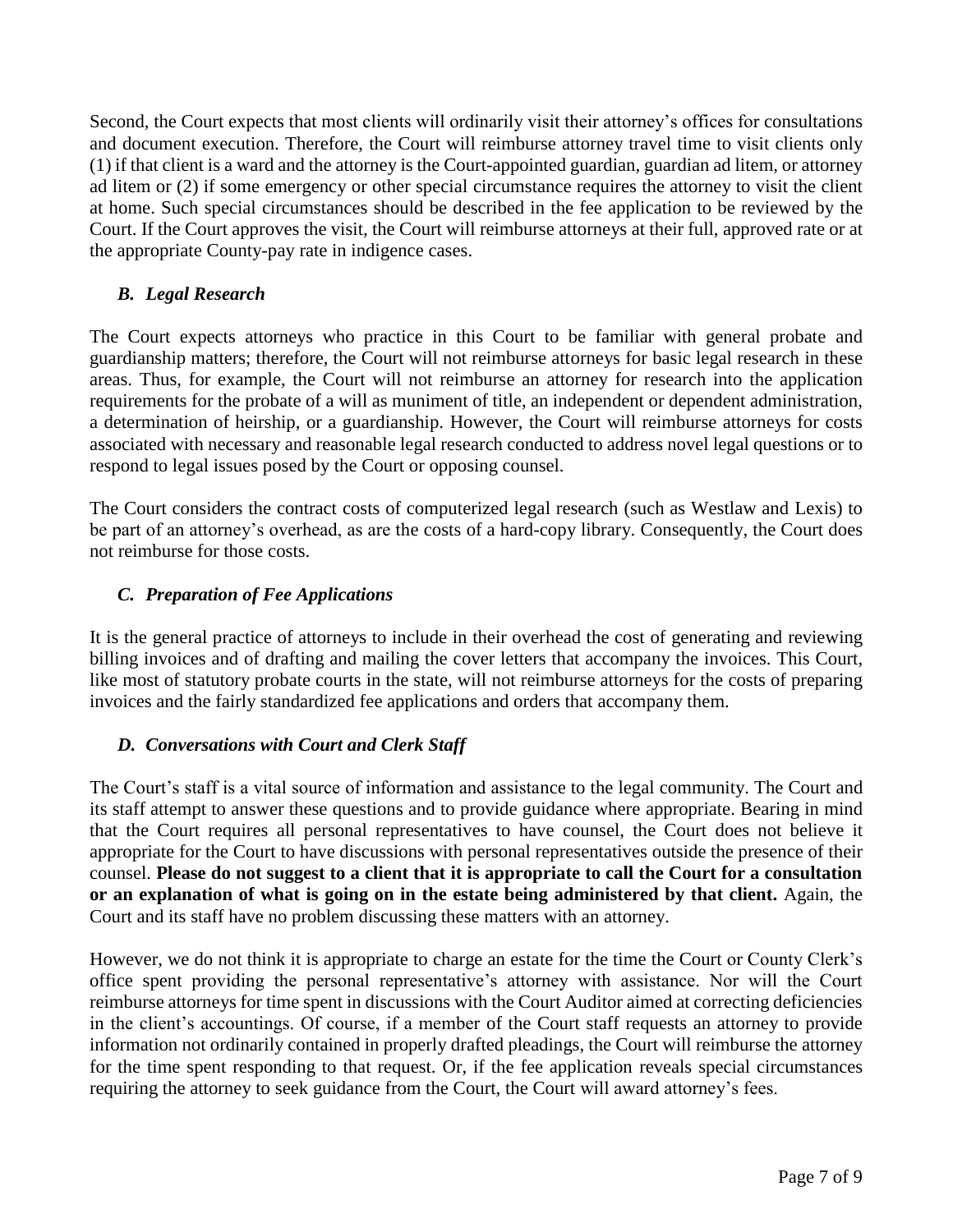It continues to be the long-standing practice of this Court not to reimburse attorneys from probate and guardianship estates for calls to the Clerk's office. Moreover, the Court urges adherence to the common practice of including a proposed order with all applications and paying the fee for a copy of the signed order. This step, coupled with payment of the correct filing and posting fee, if required, will help ensure that attorneys receive copies of all orders and will reduce the necessity for calls to the Clerk's office to check on the status of a particular order. Alternatively, the attorney can check Court records on the Clerk's website using the case name or cause number. The Clerk's website is <https://portal.co.cameron.tx.us/portalprod>

### *E. Copies and Faxes*

From its experience reviewing fee applications and from consultation with commercial copying companies, the Court recognizes that attorneys pass through different costs to their clients and that significant variation exists in the price charged for copies, ranging from attorneys who include copies as overhead reimbursed as part of their hourly rate to those charging \$.30 per page. Cognizant of the need for uniformity in reimbursements for copy costs and mindful of the rates for commercial copying in Cameron County, the Court has determined that it will reimburse attorneys up to \$.15 per page. Copies made by the Clerk's office will be reimbursed at the rate charged by the Clerk if the fee application indicates this fact. In no case, however, will the Court pay any copying costs not accompanied by a statement of the charge per page and the number of copies.

Fax charges have presented a unique problem for the Court. Some attorneys charge for faxes, others do not. Of those that do charge, some attorneys charge a set fee based on the fact that a fax was sent, others charge on a per-page basis for faxes sent. Some attorneys charge a set fee based on the fact that a fax was received, others charge on a per-page basis for faxes received. Some attorneys charge only for long distance faxes, others charge for both long distance and local faxes. Commercial entities that fax documents set their fees based on external market factors and a profit motive not usually associated with the recovery of expenses in the practice of law. Faced with these myriad and frustrating variations in pricing, the Court has determined that the best practice is to consider faxes as a part of attorney overhead and to include it as part of an attorney's hourly rate. Therefore, the Court will not pay for fax transmissions. It will, however, pay long-distance charges associated with long-distance faxes in the same manner it reimburses long-distance phone calls (for which it will pay the actual long distance charges).

# **V. Costs Necessitated by Misfeasance or Malfeasance**

The Court will not approve fess in guardianship or probate estates with any attorney time or mileage for resolving problems or attending hearings necessitated by the misfeasance or malfeasance of client or attorney. For instance, if a personal representative sells property without Court approval and there are attendant costs associated with rectifying the situation, the personal representative will be personally responsible for any added expense. Likewise, show-cause hearings fall within this exception, and the attorney or the client will be responsible for all costs associated with attendance at the hearing, including service and filing fees assessed by the Clerk.

# **VI. Court Action on Fee Applications**

The Court holds all attorney-fee applications for 10 days to give other parties an opportunity to file objections to those applications. If no objections are filed, the Court will consider the applications on